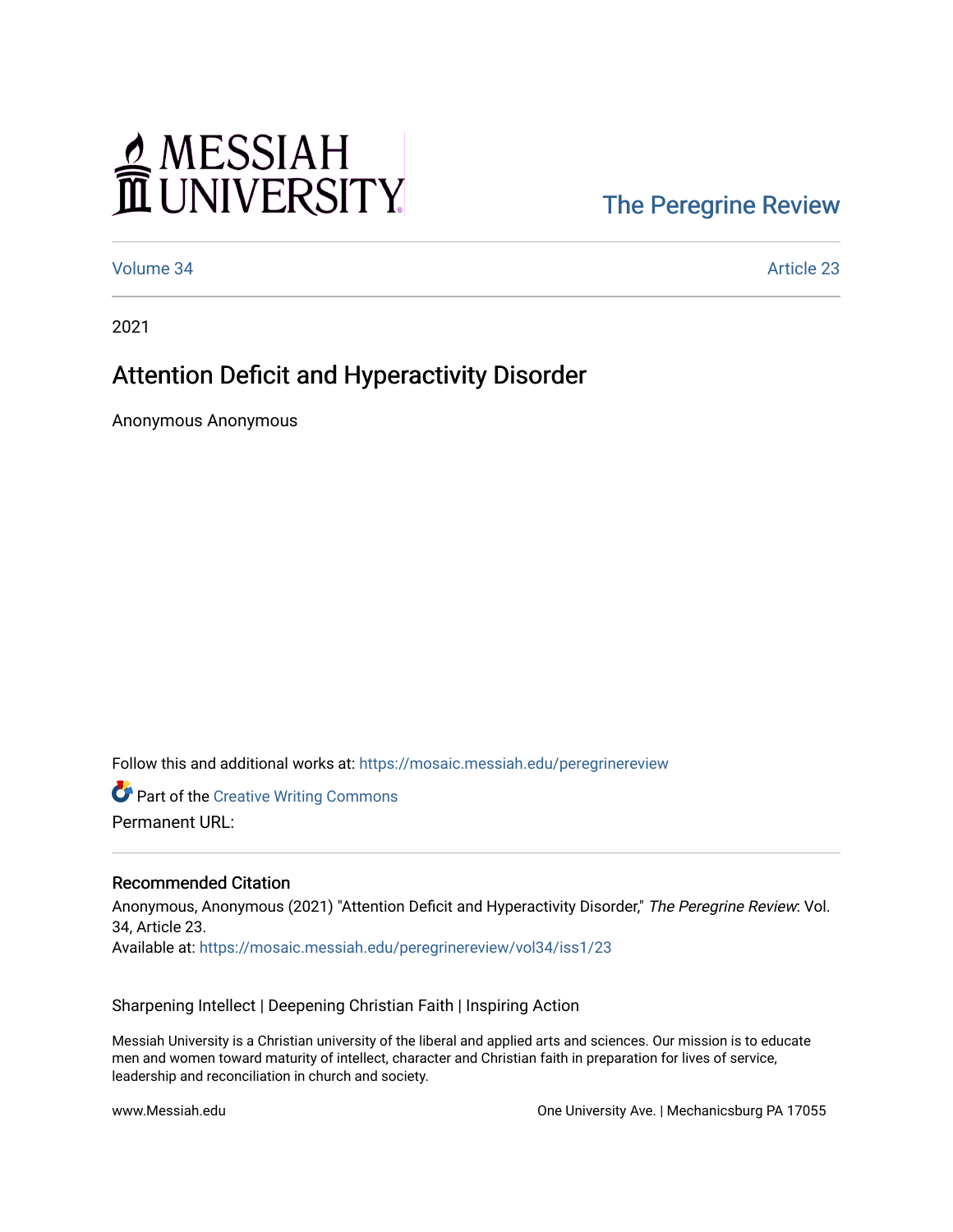#### Attention Deficit and Hyperactivity Disorder

Anonymous

Cracked, dry, tortured skin And blood Not dripping

But dried and scabbed Clinging to my skin In a hundred tiny spots

Spilling out of pinprick fissures Painting my hands Emphasizing

My fingers My misshaped, discolored fingers Always one layer from spilling crimson pain

Stress is part of it A hundred assignments Not enough time

And the diagnosis I hate The accommodations that don't help Because you can't help me!

I don't think anyone can When I must sit and it's tearing me apart Focus with the restlessness spilling out

Of my hands My hands that fidget forever And my brain that I didn't know was weird

And why, why I cry to the sky Did you have to name it?

I'm like this, I know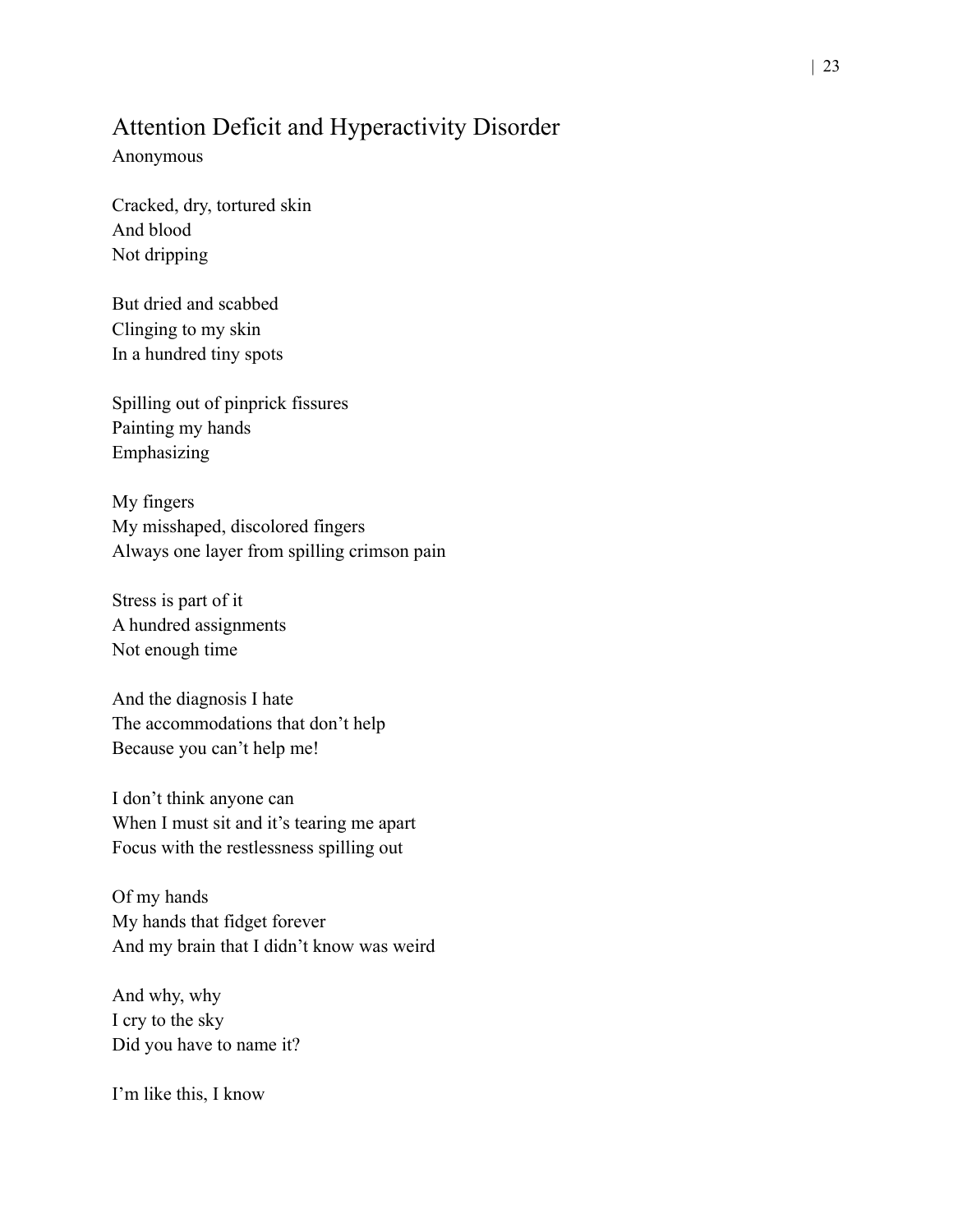Why must it be a handicap A disorder

The blood spills onto my fingertips The voice in my head screams But why, why am I a freak?

To hate lectures To want to be moving Using my hands

These injured hands I abuse as I study As I force my bruised brain into caffeinated submission

This is what you can see Of the struggle within me And I don't understand why my brain has a diagnosis plastered onto it

My God You made these hands You made this brain

To do your work To serve your will They're yours, yours

Bloody and bruised and screaming I don't understand why You caged a wild animal here

You must've known I'd break my wings Batter my hooves against the walls

Ah but it's worth it It's worth it For you

And I think of what you did for me